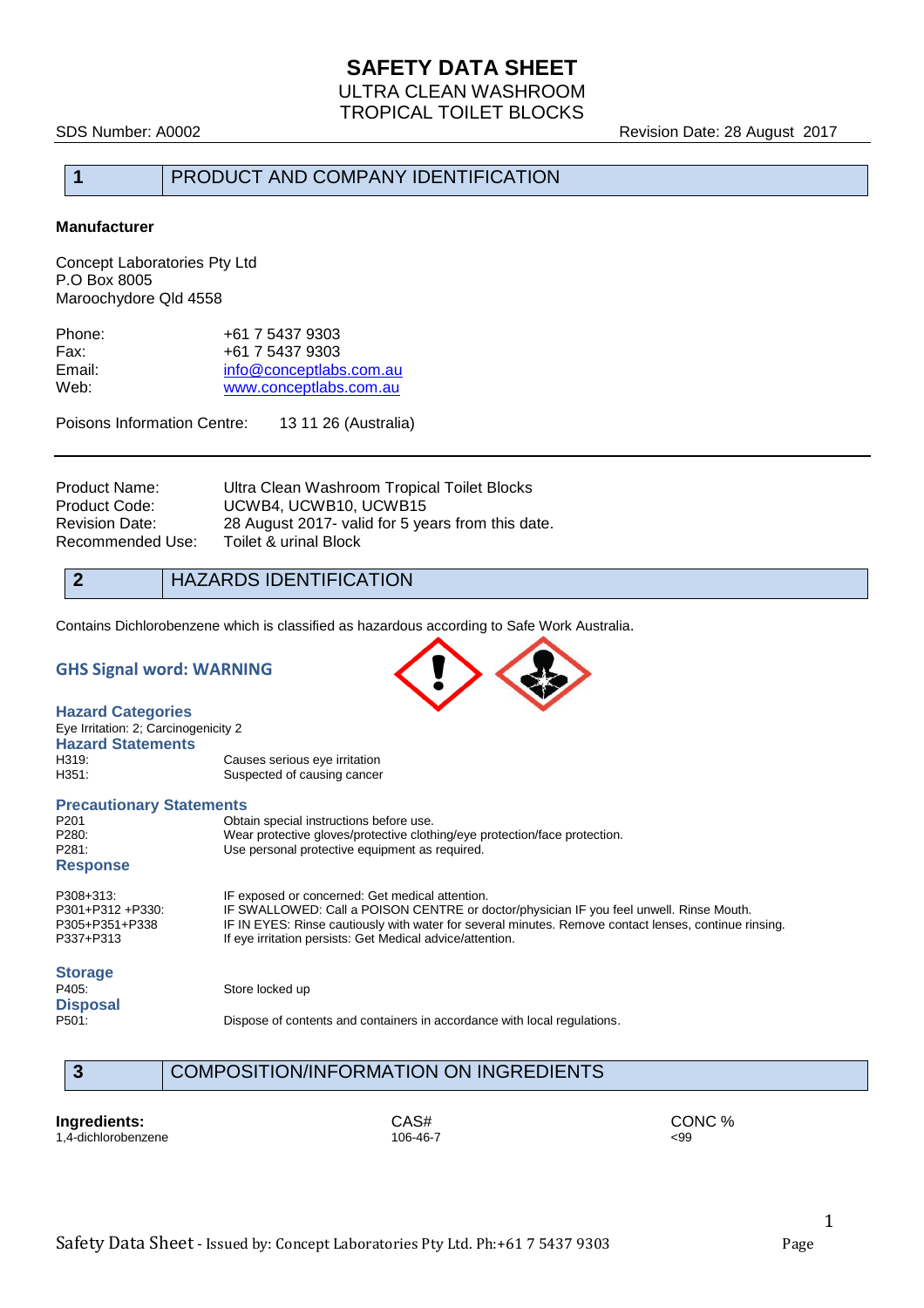# **SAFETY DATA SHEET** ULTRA CLEAN WASHROOM TROPICAL TOILET BLOCKS

SDS Number: A0002 **SDS Number: A0002** Revision Date: 28 August 2017

#### **4** FIRST AID MEASURES

| <b>Inhalation:</b>   | If fumes, aerosols or combustion products are inhaled remove from contaminated area.                       |
|----------------------|------------------------------------------------------------------------------------------------------------|
|                      | Other measures are usually unnecessary.                                                                    |
| <b>Skin Contact:</b> | Flush skin and hair with running water and soap if available. Seek medical attention for skin irritations. |
| Eye Contact:         | Immediately flush eyes with large amounts of water for at least 15 minutes, lifting                        |
|                      | eyelids occasionally to facilitate irrigation. Seek medical attention                                      |
| Ingestion:           | Immediately drink water. DO NOT induce vomiting. For advice, contact Poisons Information Centre: 13        |
| 11 26.               |                                                                                                            |
| Additional info:     | Treat according to symptoms.                                                                               |
|                      |                                                                                                            |

# **5** FIRE FIGHTING MEASURES

Shut off product that may 'fuel' a fire if safe to do so. Allow trained personnel to attend a fire in progress, providing firefighters with this Material Safety Data Sheet. Prevent extinguishing media from escaping to drains and waterways.

| <b>Extinguishing Media:</b><br>Incompatibility: | Dry powder, alcohol stable foam, carbon dioxide and water.<br>Avoid contamination with oxidizing agents ie: nitrates, oxidizing acids, chlorine bleaches, pool chlorine<br>etc. as ignition may result.                                                                                                                                                                                                                                               |
|-------------------------------------------------|-------------------------------------------------------------------------------------------------------------------------------------------------------------------------------------------------------------------------------------------------------------------------------------------------------------------------------------------------------------------------------------------------------------------------------------------------------|
| <b>Advice to Firefighters:</b>                  | Wear self-contained breathing apparatus (SCBA) and protective gloves.<br>Prevent spillage from entering drains or waterways. Use firefighting procedures appropriate for the<br>surrounding area.<br>DO NOT approach containers suspected of being hot. Cool fire exposed containers with water spray<br>from a protected location. If safe to do so remove containers from path of fire.<br>Equipment should be thoroughly decontaminated after use. |
| Fire/Explosion hazard:                          | Combustible solid that burns but propagates flame with difficulty.<br>Combustion products include: Carbon Monoxide, carbon dioxide, hydrogen chloride, phosgene and<br>other pyrolysis products typical of burning organic material.<br>May emit acrid smoke.<br>May emit corrosive fumes.                                                                                                                                                            |

# **6** ACCIDENTAL RELEASE MEASURES

# **Spills/Clean up:**

**Minor Spills:** This product is sold in small packages therefore the accidental release is not usually cause for concern. Remove any possible ignition sources. Personal protective equipment should be worn when cleaning up spills including dust respirator. Use dry cleanup procedures and avoid generating dust. Vacuum or sweep up. Dampen with water to prevent dust before sweeping. Place in suitable container for disposal. **Major Spills:** Moderate environmental hazard. Advise personnel in the area. Restrict access to area until completion of cleanup. Contain spill. Prevent spill entering sewers or waterways. Wear suitable protective clothing. Collect and dispose of spilled material according to local regulations. Wash away any remnants with copious amounts of cold water and prevent runoff into drains.

# **7** HANDLING AND STORAGE

| <b>Handling Precautions:</b>   | Contact Concept Laboratories Pty Ltd sales representative for advice when using this<br>Product for any other application other than outlined on the label or technical bulletin.<br>Any non-intended or non-authorized use of this product may result in personal injury or damage to equipment. Store<br>product in original container.                                            |
|--------------------------------|--------------------------------------------------------------------------------------------------------------------------------------------------------------------------------------------------------------------------------------------------------------------------------------------------------------------------------------------------------------------------------------|
| <b>Handling &amp; Storage:</b> | Avoid all personal contact. Wear protective clothing when risk of exposure occurs. Avoid contact with incompatible<br>materials.<br>When handling DO NOT eat drink or smoke. Store in cool, dry, well-ventilated area.<br>Do not expose containers to open flame, incompatible materials, excessive heat, or direct<br>Sunlight. Keep container tightly sealed.<br>Handle with care. |
|                                | Storage of major quantities: Consider bunded areas – ensure storage areas are isolated from community water(Stormwater, ground water lakes<br>and streams.) Ensure that accidental discharge to air or water is the subject of contingency disaster management<br>plan.                                                                                                              |
| Incompatible materials:        | Store in Polyethylene or Polypropylene containers.<br>Do NOT use aluminum or galvanized containers.<br>oxidizing agents i.e: nitrates, oxidizing acids, chlorine bleaches, pool chlorine etc. as ignition may result.                                                                                                                                                                |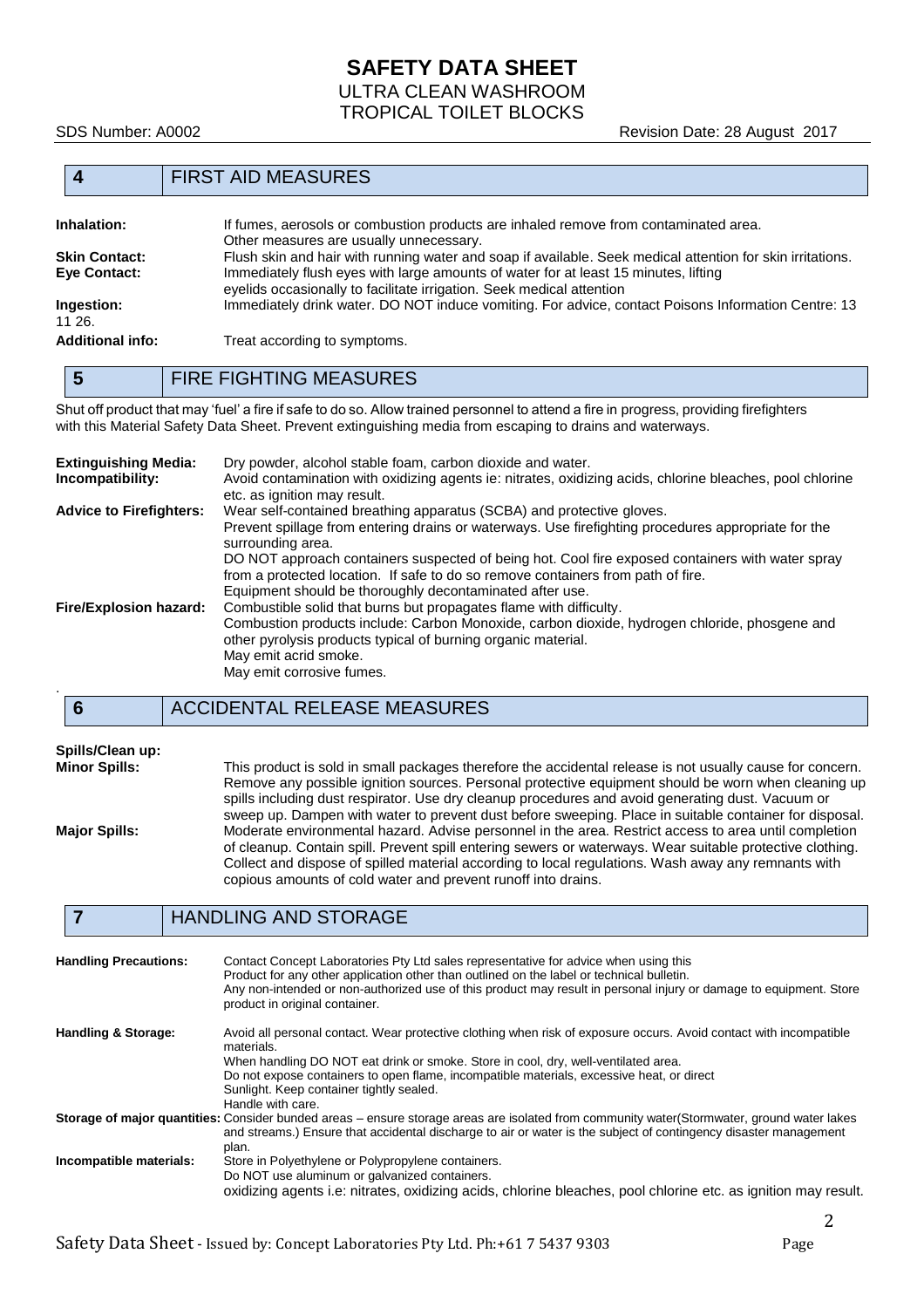#### **8** EXPOSURE CONTROL/PERSONAL PROTECTION

| <b>Engineering Controls:</b> | Ventilation.<br>Use in a well-ventilated area.                                                                                                                                                                                                                                                                                                                                                                            |
|------------------------------|---------------------------------------------------------------------------------------------------------------------------------------------------------------------------------------------------------------------------------------------------------------------------------------------------------------------------------------------------------------------------------------------------------------------------|
| Occupational                 |                                                                                                                                                                                                                                                                                                                                                                                                                           |
| <b>Exposure Limits:</b>      | Aust exposure standards: TWA:150mg/m3(25ppm), STEL 300mg/m3(50ppm)                                                                                                                                                                                                                                                                                                                                                        |
|                              | Emergency Limits: TEEL-1:10ppm, TEEL-2 100ppm, TEEL-3: 1000ppm                                                                                                                                                                                                                                                                                                                                                            |
| <b>Personal Protective</b>   | <b>Eye Protection:</b> Safety glasses with side shields or Chemical Goggles                                                                                                                                                                                                                                                                                                                                               |
| Equipment:                   | Contact lenses may pose a special hazard; soft contact lenses may absorb and concentrate irritations.<br>Lens should be removed at the first signs of eye redness or irritation. Lens should be removed in a<br>clean environment only after workers have washed hands thoroughly.<br><b>Skin, Hands &amp; Feet:</b> Wear elbow length gloves when handling the product. Neoprene is recommended<br>for this application. |
|                              | Other Protection: Overalls, Eye wash unit                                                                                                                                                                                                                                                                                                                                                                                 |
| 9                            | PHYSICAL AND CHEMICAL PROPERTIES                                                                                                                                                                                                                                                                                                                                                                                          |
|                              |                                                                                                                                                                                                                                                                                                                                                                                                                           |

# **Physical State:** Solid Solid **Colour:** Blue Blue **Colour:** Blue Blue **Colour:** Blue Blue **Appearance:** Crystalline Blocks **Colour:** Boiling Point ( $\circ$ C): 90-99

| .                             |                    |                                      | -------- |
|-------------------------------|--------------------|--------------------------------------|----------|
| Appearance:                   | Crystalline Blocks | Boiling Point (∘C):                  | 90-99    |
| Water Solubility:             | Insoluble          | Meltina Point(∘C):                   | 53       |
| Spec. Gravity (Water=1): 1.46 |                    | Auto ignition Temp ( $\circ$ C): 413 |          |
| Odour:                        | Fruitv             | <b>Flash Point:</b>                  | 65∘C     |
|                               |                    |                                      |          |

**10** STABILITY AND REACTIVITY

| <b>Chemical Stability:</b>  | Product is stable under normal ambient conditions.<br>Unstable in presence of incompatible materials.<br>Hazardous polymerization will not occur |
|-----------------------------|--------------------------------------------------------------------------------------------------------------------------------------------------|
| <b>Conditions to Avoid:</b> | Avoid heat, sparks, high temperatures.                                                                                                           |
|                             | Protect against physical damage.                                                                                                                 |
| <b>Material to Avoid:</b>   | Strong oxidizing agents. Oxidizing agents ie: nitrates, oxidizing acids, chlorine bleaches, pool<br>chlorine etc. as ignition may result         |
| <b>Hazardous</b>            |                                                                                                                                                  |
| <b>Decomposition:</b>       | Burning can produce carbon dioxide and possible toxic chemicals such as carbon monoxide,<br>acrid smoke and corrosive fumes                      |

# **11** TOXOLOGICAL INFORMATION

| <b>HEALTH EFFECTS</b>   |                                                                                                                                                                                                                                                                                                                                                                                                                                                                                                                                |
|-------------------------|--------------------------------------------------------------------------------------------------------------------------------------------------------------------------------------------------------------------------------------------------------------------------------------------------------------------------------------------------------------------------------------------------------------------------------------------------------------------------------------------------------------------------------|
| Inhaled:                | The material is not thought to produce adverse health effects or irritation to the respiratory tract. Good hygiene<br>practice requires that exposure be kept to a minimum and that suitable control measures be used in an occupational<br>setting.                                                                                                                                                                                                                                                                           |
| Ingestion:              | The substance and/or its metabolites may bind to hemoglobin inhibiting the normal uptake of oxygen. This condition<br>known as "methemoglobinemia" is a form of oxygen starvation. Symptoms include cyanosis and breathing difficulties.<br>Symptoms may not be evident until several hours after exposure. Repeated and long-term use may cause blurred<br>vision, kidney damage, poor development of the bone marrow, damage to the lining of nose and small bowel, as well<br>as deposits in the heart and skeletal muscle. |
| <b>Skin</b><br>contact: | Good hygiene practice requires that exposure be kept to a minimum and suitable glove be used in an occupational<br>setting. Entry into the blood stream through cuts, abrasions or lesions may produce systemic injury with harmfull<br>effects. Examine the skin prior to use and ensure any external damage is protected.                                                                                                                                                                                                    |
| Eye                     | This material can cause eye irritation and damage in some persons.                                                                                                                                                                                                                                                                                                                                                                                                                                                             |